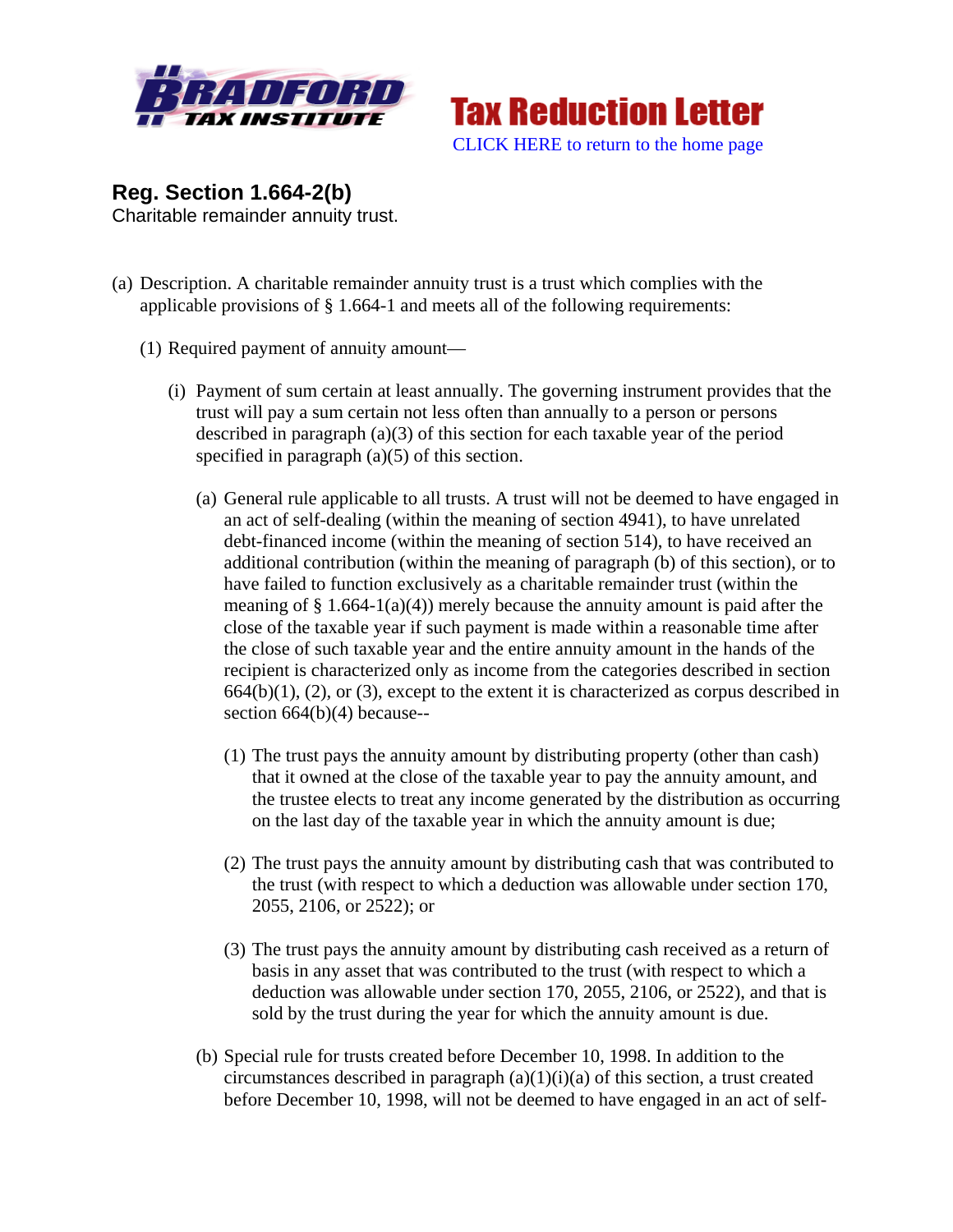dealing (within the meaning of section 4941), to have unrelated debt-financed income (within the meaning of section 514), to have received an additional contribution (within the meaning of paragraph (b) of this section), or to have failed to function exclusively as a charitable remainder trust (within the meaning of  $\S$  1.664-1(a)(4)) merely because the annuity amount is paid after the close of the taxable year if such payment is made within a reasonable time after the close of such taxable year and the sum certain to be paid each year as the annuity amount is 15 percent or less of the initial net fair market value of the property irrevocably passing in trust as determined for federal tax purposes.

- (c) Reasonable time. For this paragraph  $(a)(1)(i)$ , a reasonable time will not ordinarily extend beyond the date by which the trustee is required to file Form 5227, "Split-Interest Trust Information Return," (including extensions) for the taxable year.
- (d) Example. The following example illustrates the rules in paragraph  $(a)(1)(i)(a)$  of this section:

Example. X is a charitable remainder annuity trust described in section  $664(d)(1)$  that was created after December 10, 1998. The prorated annuity amount payable from X for Year 1 is \$100. The trustee does not pay the annuity amount to the recipient by the close of Year 1. At the end of Year 1, X has only \$95 in the ordinary income category under section 664(b)(1) and no income in the capital gain or tax-exempt income categories under section 664(b)(2) or (3), respectively. By April 15 of Year 2, in addition to \$95 in cash, the trustee distributes to the recipient of the annuity a capital asset with a \$5 fair market value and a \$2 adjusted basis to pay the \$100 annuity amount due for Year 1. The trust owned the asset at the end of Year 1. Under § 1.664-1(d)(5), the distribution is treated as a sale by X, resulting in X recognizing a \$3 capital gain. The trustee elects to treat the capital gain as occurring on the last day of Year 1. Under § 1.664-1(d)(1), the character of the annuity amount for Year 1 in the recipient's hands is \$95 of ordinary income, \$3 of capital gain income, and \$2 of trust corpus. For Year 1, X satisfied paragraph  $(a)(1)(i)(a)$  of this section.

- (e) Effective date. This paragraph  $(a)(1)(i)$  is applicable for taxable years ending after April 18, 1997. However, paragraphs  $(a)(1)(i)(a)(2)$  and  $(3)$  of this section apply only to distributions made on or after January 5, 2001.
- (ii) Definition of sum certain. A sum certain is a stated dollar amount which is the same either as to each recipient or as to the total amount payable for each year of such period. For example, a provision for an amount which is the same every year to A until his death and concurrently an amount which is the same every year to B until his death, with the amount to each recipient to terminate at his death, would satisfy the above rule. Similarly, provisions for an amount to A and B for their joint lives and then to the survivor would satisfy the above rule. In the case of a distribution to an organization described in section 170(c) at the death of a recipient or the expiration of a term of years, the governing instrument may provide for a reduction of the stated amount payable after such a distribution: Provided, That:
	- (a) The reduced amount payable is the same either as to each recipient or as to the total amount payable for each year of the balance of such period, and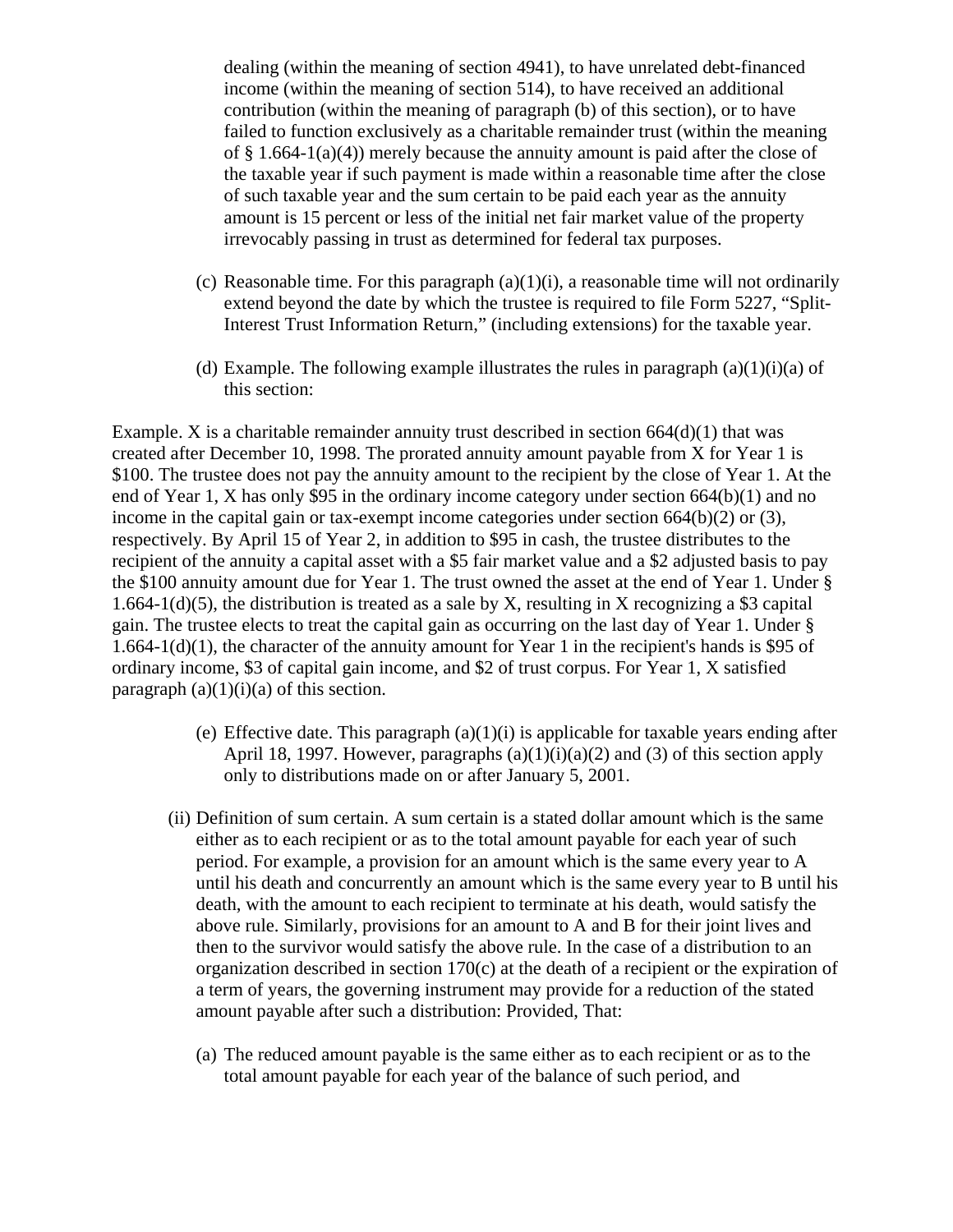- (b) The requirements of subparagraph (2)(ii) of this paragraph are met.
- (iii)Sum certain stated as a fraction or percentage. The stated dollar amount may be expressed as a fraction or a percentage of the initial net fair market value of the property irrevocably passing in trust as finally determined for Federal tax purposes. If the stated dollar amount is so expressed and such market value is incorrectly determined by the fiduciary, the requirement of this subparagraph will be satisfied if the governing instrument provides that in such event the trust shall pay to the recipient (in the case of an undervaluation) or be repaid by the recipient (in the case of an overvaluation) an amount equal to the difference between the amount which the trust should have paid the recipient if the correct value were used and the amount which the trust actually paid the recipient. Such payments or repayments must be made within a reasonable period after the final determination of such value. Any payment due to a recipient by reason of such incorrect valuation shall be considered to be a payment required to be distributed at the time of such final determination for purposes of paragraph (d)(4)(ii) of  $\S$  1.664-1. See paragraph (d)(4) of  $\S$  1.664-1 for rules relating to the year of inclusion of such payments and the allowance of a deduction for such repayments. See paragraph (b) of this section for rules relating to future contributions. For rules relating to required adjustments for underpayments or overpayments of the amount described in this paragraph in respect of payments made during a reasonable period of administration, see paragraph  $(a)(5)$  of  $\S 1.664-1$ . The application of the rule permitting the stated dollar amount to be expressed as a fraction or a percentage of the initial net fair market value of the property irrevocably passing in trust as finally determined for Federal tax purposes may be illustrated by the following example:

Example. The will of X provides for the transfer of one-half of his residuary estate to a charitable remainder annuity trust which is required to pay to W for life an annuity equal to 5 percent of the initial net fair market value of the interest passing in trust as finally determined for Federal tax purposes. The annuity is to be paid on December 31 of each year computed from the date of X's death. The will also provides that if such initial net fair market value is incorrectly determined, the trust shall pay to W, in the case of an undervaluation, or be repaid by W, in the case of an overvaluation, an amount equal to the difference between the amount which the trust should have paid if the correct value were used and the amount which the trust actually paid. X dies on March 1, 1971. The executor files an estate tax return showing the value of the residuary estate as \$250,000 before reduction for taxes and expenses of \$50,000. The executor paid to W \$4,192 ( [\$250,000-\$50,000]x1/2x5 percentx306/365) on December 31, 1971. On January 1, 1972, the executor transfers one-half of the residue of the estate to the trust. The trust adopts the calendar year as its taxable year. The value of the residuary estate is finally determined for Federal tax purposes to be \$240,000 (\$290,000-\$50,000). Accordingly, the amount which the executor should have paid to W is \$5,030 ( [\$290,000-\$50,000]x1/2x5 percentx306/365). Consequently, an additional amount of \$838 (\$5,030-\$4,192) must be paid to W within a reasonable period after the final determination of value for Federal tax purposes.

(iv)Computation of annuity amount in certain circumstances—

(a) Short taxable years. The governing instrument provides that, in the case of a taxable year which is for a period of less than 12 months other than the taxable year in which occurs the end of the period specified in subparagraph (5) of this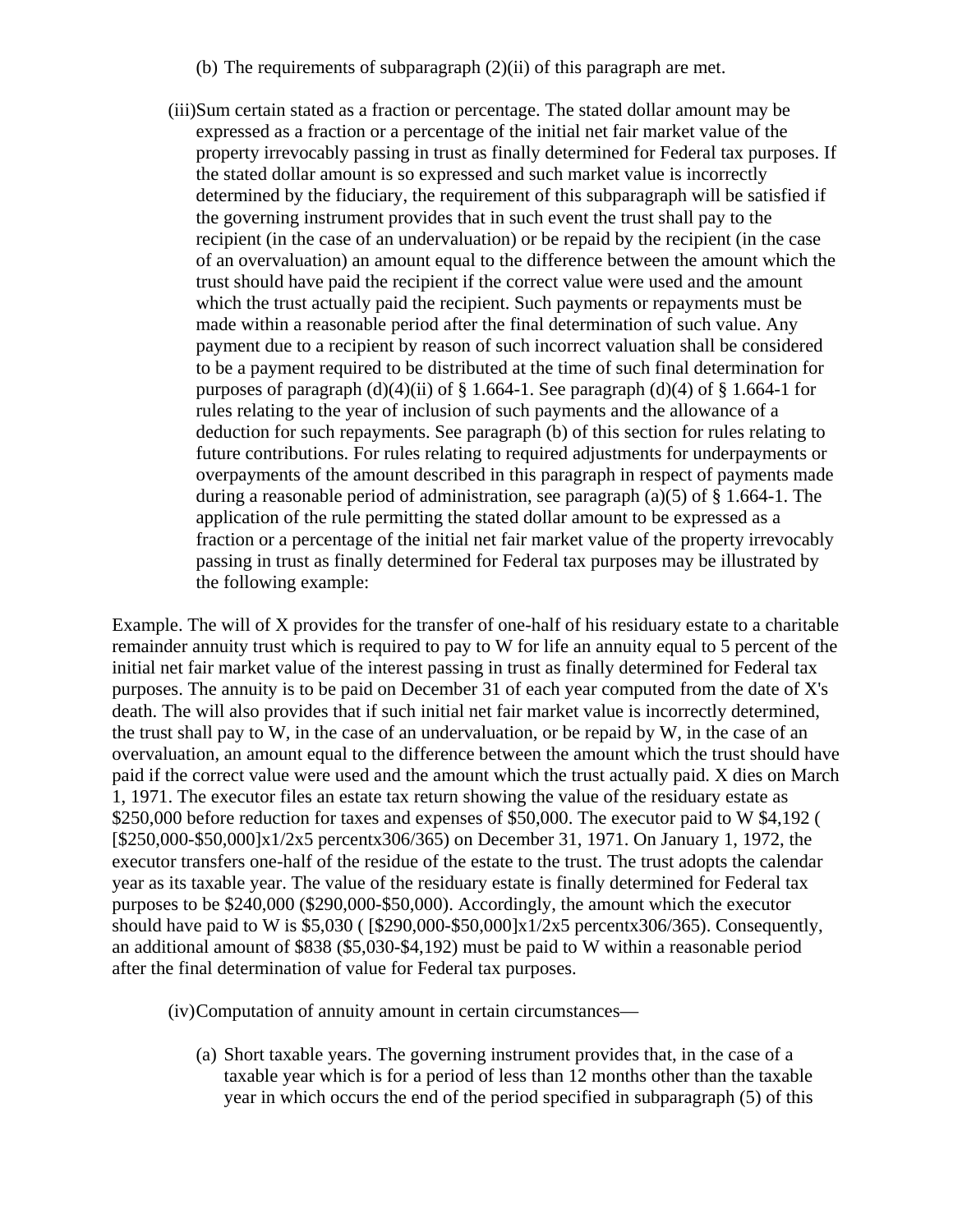paragraph, the annuity amount determined under subdivision (i) of this subparagraph shall be the amount otherwise determined under that subdivision multiplied by a fraction the numerator of which is the number of days in the taxable year of the trust and the denominator of which is 365 (366 if February 29 is a day included in the numerator).

- (b) Last taxable year of period. The governing instrument provides that, in the case of the taxable year in which occurs the end of the period specified in subparagraph (5) of this paragraph, the annuity amount which must be distributed under subdivision (i) of this subparagraph shall be the amount otherwise determined under that subdivision multiplied by a fraction the numerator of which is the number of days in the period beginning on the first day of such taxable year and ending on the last day of the period specified in subparagraph (5) of this paragraph and the denominator of which is 365 (366 if February 29 is a day included in the numerator). See subparagraph (5) of this paragraph for a special rule allowing termination of payment of the annuity amount with the regular payment next preceding the termination of the period specified therein.
- (2) Minimum annuity amount—
	- (i) General rule. The total amount payable under subparagraph (1) of this paragraph is not less than 5 percent of the initial net fair market value of the property placed in trust as finally determined for Federal tax purposes.
	- (ii) Reduction of annuity amount in certain cases. A trust will not fail to meet the requirements of this subparagraph by reason of the fact that it provides for a reduction of the stated amount payable upon the death of a recipient or the expiration of a term of years provided that:
		- (a) A distribution is made to an organization described in section 170(c) at the death of such recipient or the expiration of such term of years, and
		- (b) The total amounts payable each year under subparagraph (1) of this paragraph after such distribution are not less than a stated dollar amount which bears the same ratio to 5 percent of the initial net fair market value of the trust assets as the net fair market value of the trust assets immediately after such distribution bears to the net fair market value of the trust assets immediately before such distribution.
	- (iii)Rule applicable to inter vivos trust which does not provide for payment of minimum annuity amount. In the case where the grantor of an inter vivos trust underestimates in good faith the initial net fair market value of the property placed in trust as finally determined for Federal tax purposes and specifies a fixed dollar amount for the annuity which is less than 5 percent of the initial net fair market value of the property placed in trust as finally determined for Federal tax purposes, the trust will be deemed to have met the 5 percent requirement if the grantor or his representative consents, by appropriate agreement with the District Director, to accept an amount equal to 20 times the annuity as the fair market value of the property placed in trust for purposes of determining the appropriate charitable contributions deduction.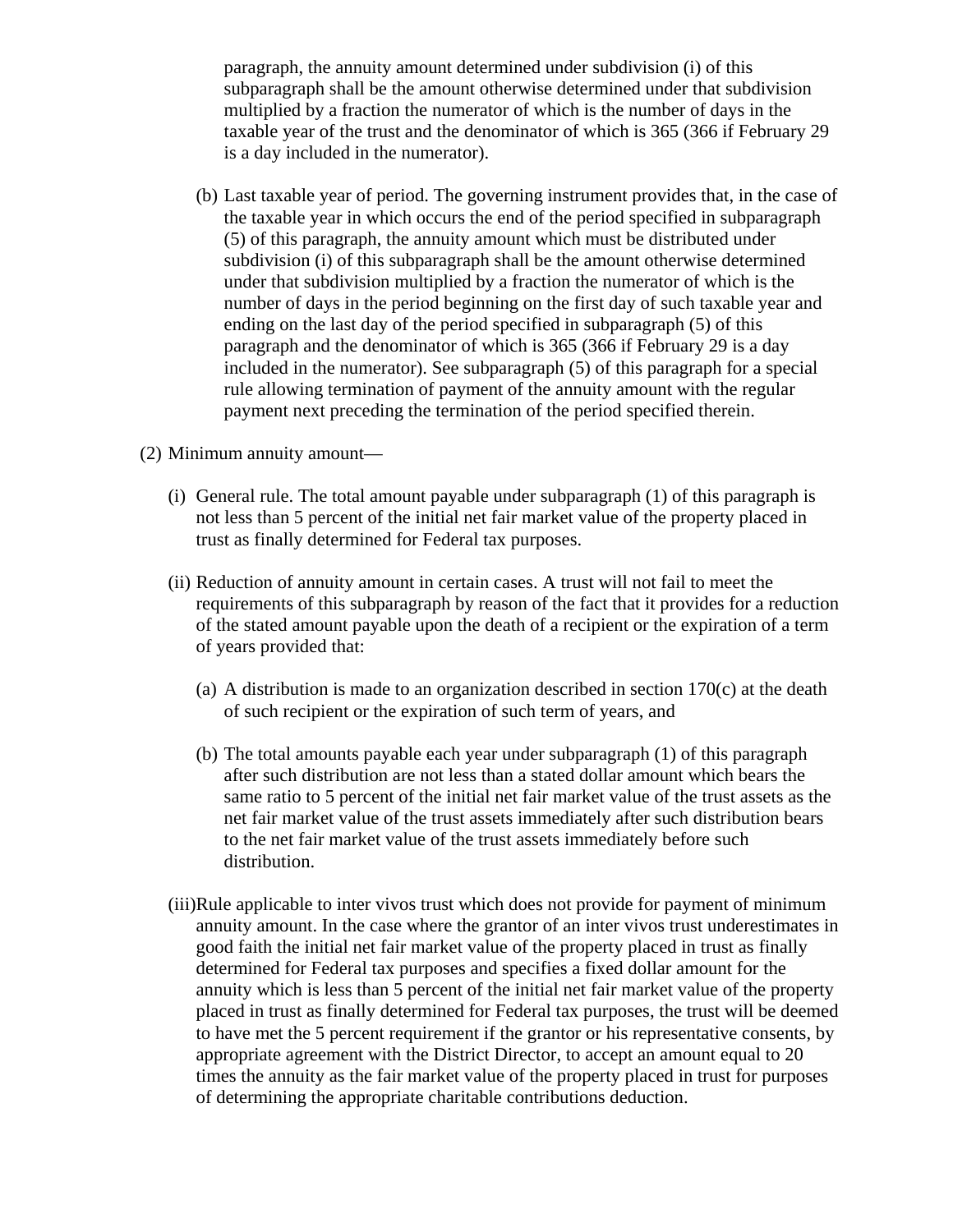- (3) Permissible recipients—
	- (i) General rule. The amount described in subparagraph (1) of this paragraph is payable to or for the use of a named person or persons, at least one of which is not an organization described in section 170(c). If the amount described in subparagraph (1) of this paragraph is to be paid to an individual or individuals, all such individuals must be living at the time of the creation of the trust. A named person or persons may include members of a named class provided that, in the case of a class which includes any individual, all such individuals must be alive and ascertainable at the time of the creation of the trust unless the period for which the annuity amount is to be paid to such class consists solely of a term of years. For example, in the case of a testamentary trust, the testator's will may provide that an amount shall be paid to his children living at his death.
	- (ii) Power to alter amount paid to recipients. A trust is not a charitable remainder annuity trust if any person has the power to alter the amount to be paid to any named person other than an organization described in section 170(c) if such power would cause any person to be treated as the owner of the trust, or any portion thereof, if Subpart E, Part 1, Subchapter J, Chapter 1, Subtitle A of the Code were applicable to such trust. See paragraph (a)(4) of this section for a rule permitting the retention by a grantor of a testamentary power to revoke or terminate the interest of any recipient other than an organization described in section 170(c). For example, the governing instrument may not grant the trustee the power to allocate the annuity among members of a class unless such power falls within one of the exceptions to section 674(a).
- (4) Other payments. No amount other than the amount described in subparagraph (1) of this paragraph may be paid to or for the use of any person other than an organization described in section 170(c). An amount is not paid to or for the use of any person other than an organization described in section 170(c) if the amount is transferred for full and adequate consideration. The trust may not be subject to a power to invade, alter, amend, or revoke for the beneficial use of a person other than an organization described in section 170(c). Notwithstanding the preceding sentence, the grantor may retain the power exercisable only by will to revoke or terminate the interest of any recipient other than an organization described in section 170(c). The governing instrument may provide that any amount other than the amount described in subparagraph (1) of this paragraph shall be paid (or may be paid in the discretion of the trustee) to an organization described in section 170(c) provided that in the case of distributions in kind, the adjusted basis of the property distributed is fairly representative of the adjusted basis of the property available for payment on the date of payment. For example, the governing instrument may provide that a portion of the trust assets may be distributed currently, or upon the death of one or more recipients, to an organization described in section 170(c).
- (5) Period of payment of annuity amount—
	- (i) General rules. The period for which an amount described in subparagraph (1) of this paragraph is payable begins with the first year of the charitable remainder trust and continues either for the life or lives of a named individual or individuals or for a term of years not to exceed 20 years. Only an individual or an organization described in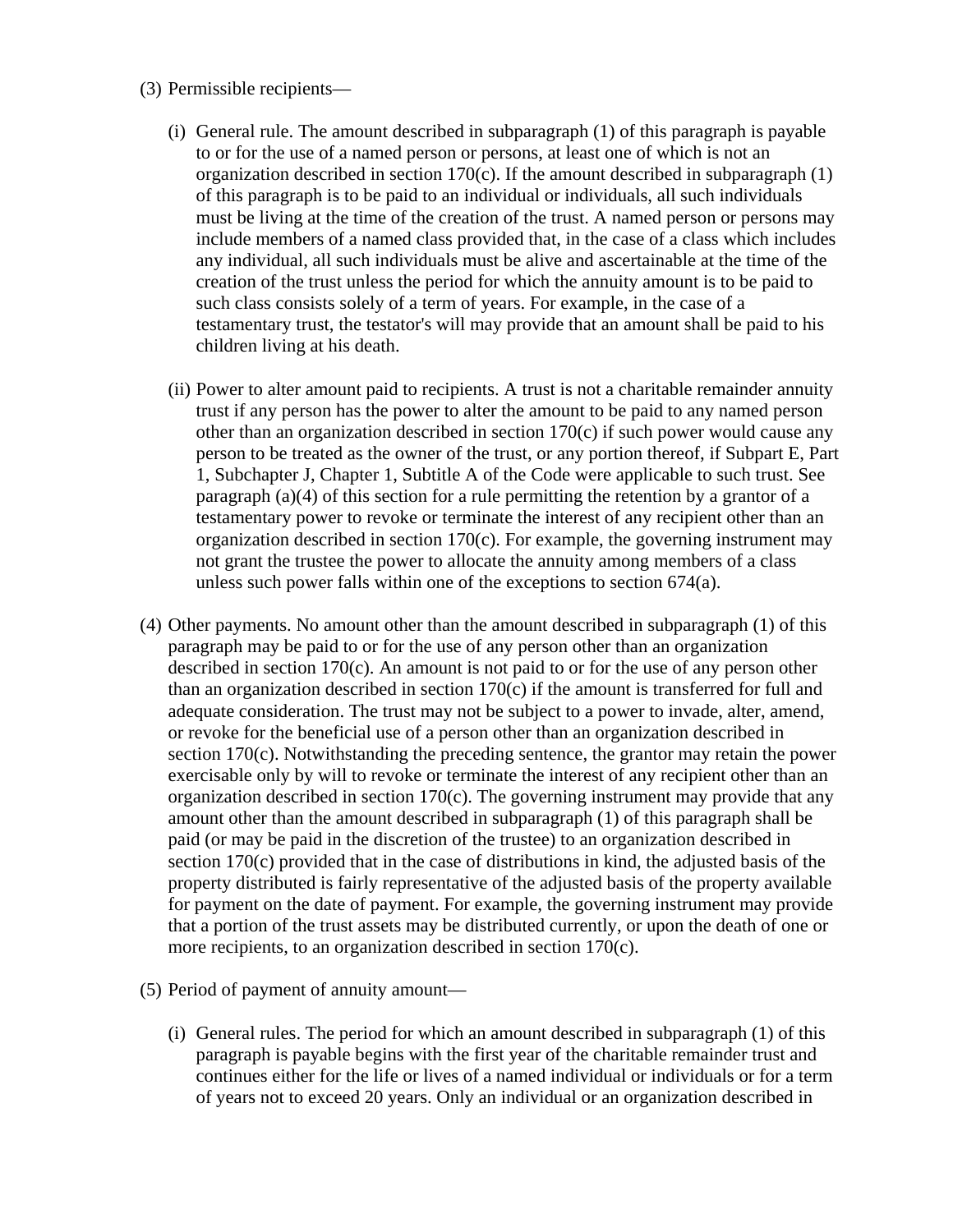section 170(c) may receive an amount for the life of an individual. If an individual receives an amount for life, it must be solely for his life. Payment of the amount described in subparagraph (1) of this paragraph may terminate with the regular payment next preceding the termination of the period described in this subparagraph. The fact that the recipient may not receive such last payment shall not be taken into account for purposes of determining the present value of the remainder interest. In the case of an amount payable for a term of years, the length of the term of years shall be ascertainable with certainty at the time of the creation of the trust, except that the term may be terminated by the death of the recipient or by the grantor's exercise by will of a retained power to revoke or terminate the interest of any recipient other than an organization described in section 170(c). In any event, the period may not extend beyond either the life or lives of a named individual or individuals or a term of years not to exceed 20 years. For example, the governing instrument may not provide for the payment of an annuity amount to A for his life and then to B for a term of years because it is possible for the period to last longer than either the lives of recipients in being at the creation of the trust or a term of years not to exceed 20 years. On the other hand, the governing instrument may provide for the payment of an annuity amount to A for his life and then to B for his life or a term of years (not to exceed 20 years), whichever is shorter (but not longer), if both A and B are in being at the creation of the trust because it is not possible for the period to last longer than the lives of recipients in being at the creation of the trust.

- (ii) Relationship to 5 percent requirement. The 5 percent requirement provided in subparagraph (2) of this paragraph must be met until the termination of all of the payments described in subparagraph (1) of this paragraph. For example, the following provisions would satisfy the above rules:
	- (a) An amount equal to at least 5 percent of the initial net fair market value of the property placed in trust to A and B for their joint lives and then to the survivor for his life;
	- (b) An amount equal to at least 5 percent of the initial net fair market value of the property placed in trust to A for life or for a term of years not longer than 20 years, whichever is longer (or shorter);
	- (c) An amount equal to at least 5 percent of the initial net fair market value of the property placed in trust to A for a term of years not longer than 20 years and then to B for life (provided B was living at the date of creation of the trust);
	- (d) An amount to A for his life and concurrently an amount to B for his life (the amount to each recipient to terminate at his death) if the amount given to each individual is not less than 5 percent of the initial net fair market value of the property placed in trust; or
	- (e) An amount to A for his life and concurrently an equal amount to B for his life, and at the death of the first to die, the trust to distribute one-half of the then value of its assets to an organization described in section 170(c), if the total of the amounts given to A and B is not less than 5 percent of the initial net fair market value of the property placed in trust.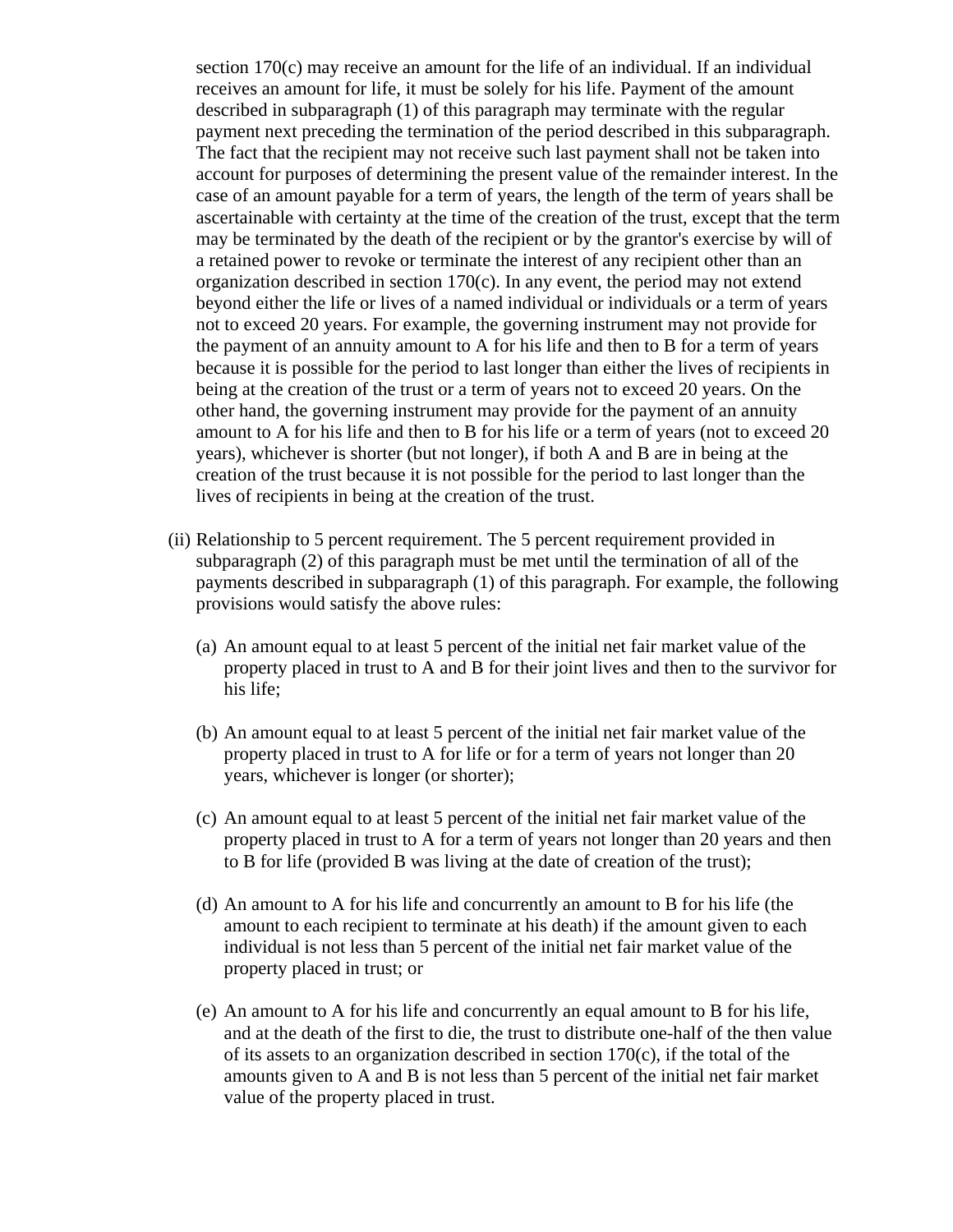- (6) Permissible remaindermen—
	- (i) General rule. At the end of the period specified in subparagraph (5) of this paragraph the entire corpus of the trust is required to be irrevocably transferred, in whole or in part, to or for the use of one or more organizations described in section 170(c) or retained, in whole or in part, for such use.
	- (ii) Treatment of trust. If all of the trust corpus is to be retained for such use, the taxable year of the trust shall terminate at the end of the period specified in subparagraph (5) of this paragraph and the trust shall cease to be treated as a charitable remainder trust for all purposes. If all or any portion of the trust corpus is to be transferred to or for the use of such organization or organizations, the trustee shall have a reasonable time after the period specified in subparagraph (5) of this paragraph to complete the settlement of the trust. During such time, the trust shall continue to be treated as a charitable remainder trust for all purposes, such as sections 664, 4947(a)(2), and 4947(b)(3)(B). Upon the expiration of such period, the taxable year of the trust shall terminate and the trust shall cease to be treated as a charitable remainder trust for all purposes. If the trust continues in existence, it will be subject to the provisions of section  $4947(a)(1)$  unless the trust is exempt from taxation under section  $501(a)$ . For purposes of determining whether the trust is exempt under section 501(a) as an organization described in section  $501(c)(3)$ , the trust shall be deemed to have been created at the time it ceases to be treated as a charitable remainder trust.
	- (iii)Concurrent or successive remaindermen. Where interests in the corpus of the trust are given to more than one organization described in section 170(c) such interests may be enjoyed by them either concurrently or successively.
	- (iv)Alternative remaindermen. The governing instrument shall provide that if an organization to or for the use of which the trust corpus is to be transferred or for the use of which the trust corpus is to be retained is not an organization described in section 170(c) at the time any amount is to be irrevocably transferred to or for the use of such organization, such amount shall be transferred to or for the use of one or more alternative organizations which are described in section 170(c) at such time or retained for such use. Such alternative organization or organizations may be selected in any manner provided by the terms of the governing instrument.
- (b) Additional contributions. A trust is not a charitable remainder annuity trust unless its governing instrument provides that no additional contributions may be made to the charitable remainder annuity trust after the initial contribution. For purposes of this section, all property passing to a charitable remainder annuity trust by reason of death of the grantor shall be considered one contribution.
- (c) Calculation of the fair market value of the remainder interest of a charitable remainder annuity trust. For purposes of sections 170, 2055, 2106, and 2522, the fair market value of the remainder interest of a charitable remainder annuity trust (as described in this section) is the net fair market value (as of the appropriate valuation date) of the property placed in trust less the present value of the annuity. For purposes of this section, valuation date means, in general, the date on which the property is transferred to the trust by the donor regardless of